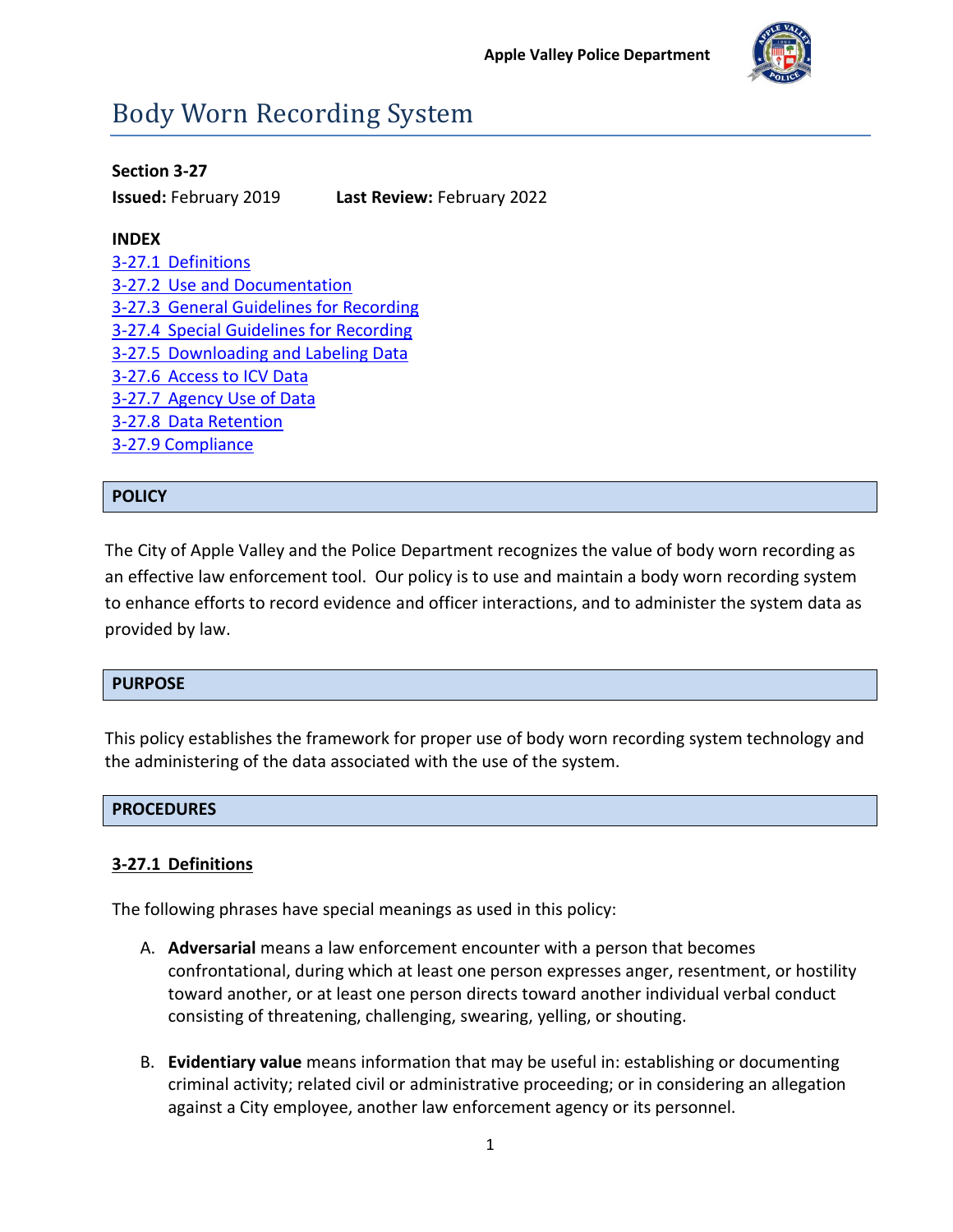

- C. **General citizen contact** means an encounter with a citizen that is not and does not become law enforcement-related or adversarial, and a recording of the event would not yield information of evidentiary value. Examples include, but are not limited to, assisting a motorist by providing directions or summoning a wrecker.
- D. **Law enforcement-related information** means information captured or available for capture by use of a body worn recording system that has evidentiary value because it documents events with respect to a stop, arrest, search, citation, or charging decision.
- E. **MGDPA** refers to Chapter 13 of the Minnesota Statutes, as amended from time to time, known as the Minnesota Government Data Practices Act
- F. **Official duties,** for purposes of this policy, means that the officer is on duty and performing authorized law enforcement services or when otherwise performing authorized law enforcement services as an employee of this department.
- G. **Records Retention Schedule** refers to the General Records Retention Schedule for Minnesota Cities.
- H. **Unintentionally recorded footage** is a recording that results from an officer's inadvertence or neglect in operating the body worn camera system, provided that no portion of the resulting recording has evidentiary or administrative value. Examples of unintentionally recorded footage include, but are not limited to, recordings made in station house locker rooms, restrooms, and recordings made while officers were engaged in conversations of a non-business, personal nature with the expectation that the conversation was not being recorded.

## <span id="page-1-0"></span>**3-27.2 Use and Documentation**

- A. An officer may only use department-issued body worn recording systems in the performance of official duties.
- B. Each officer shall operate body worn recording system equipment consistent with this policy. Each officer should perform a daily function check of the body worn recording system. An officer should promptly report any malfunctions discovered during the check, or discovered at any time thereafter, to the officer's supervisor and document the report. Supervisors should take steps to address malfunctions and document the steps taken.
- C. An officer should wear the body worn recording system at a location on the body and in the manner specified in training.
- D. Whenever an officer fails to record an activity that is required to be recorded under this policy or records only a part of the activity, *Body* the officer should document the circumstances and reasons for not recording in an incident report or CAD record.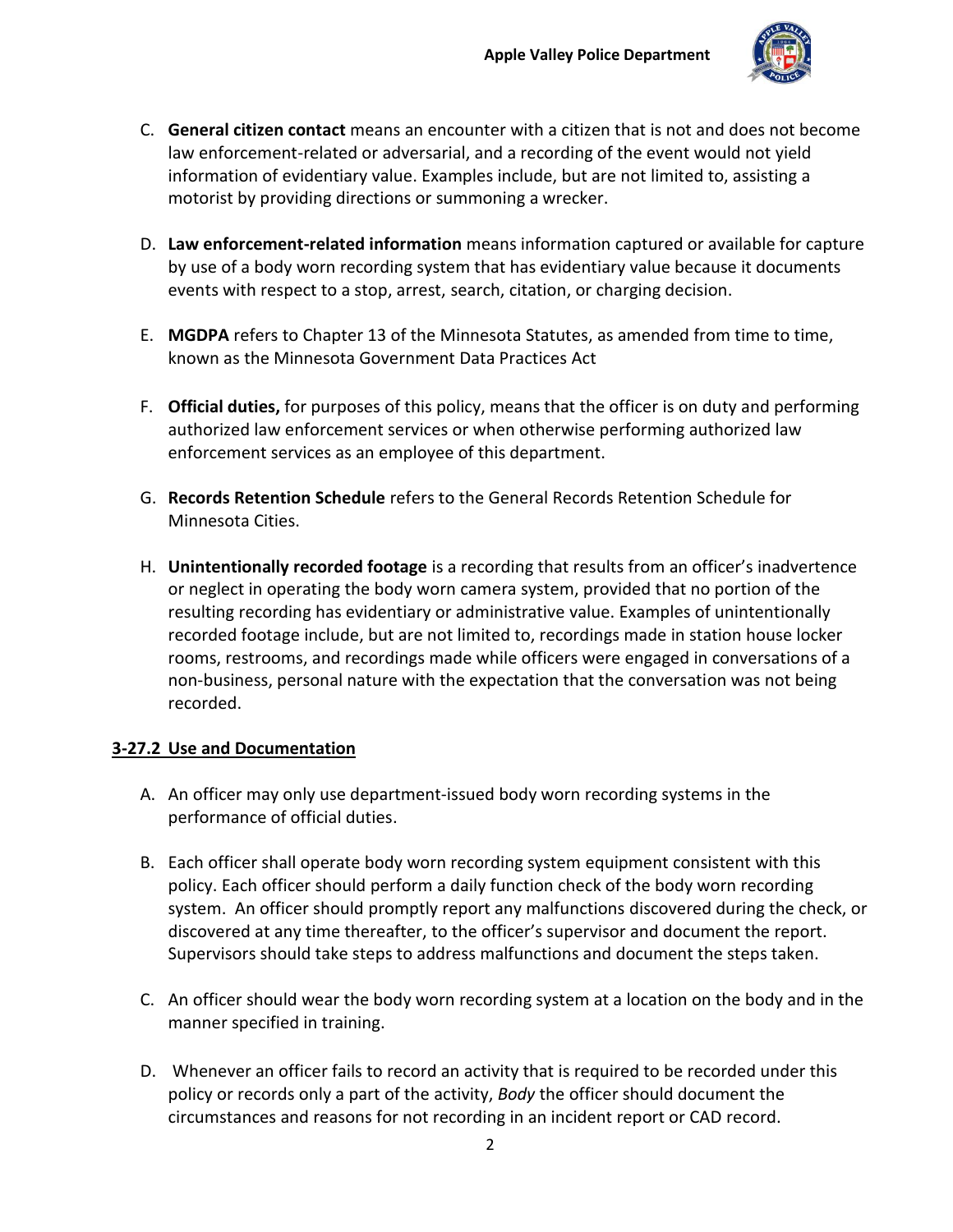

Supervisors should review these reports and initiate any corrective action deemed necessary.

# <span id="page-2-0"></span>**3-27.3 General Guidelines for Recording**

- A. The Department configures body worn recording components to record in unison with a vehicle' In-Car Video System ("ICV"), which includes activation: upon engagement of the vehicle's emergency lights or siren; when the vehicle speed reaches 100mph; or when the crash sensor located in the vehicle triggers system activation.
- B. If not already activated, officers should activate the body worn recording system when anticipating that they will be involved in pursuit, stop of a motorist or pedestrian, search, seizure, arrest, use of force, or adversarial contact, and during other activities likely to yield information having evidentiary value. If not already activated, officers should activate the body worn recording system when they witness other officers of the Department involved in a pursuit, stop of a motorist or pedestrian, search, seizure, arrest, use of force, or adversarial contact. However, officers need not activate their cameras when it would be unsafe, impossible, or impractical to do so; but, such instances of not recording when otherwise required must be documented as specified in Section 3.26.2 (D).
- C. Officers assigned to SWAT should adhere to the provisions outlined in section B. SWAT officers should avoid recording activities which would disclose sensitive tactics and/or investigative techniques that would compromise the safety of the public and/or peace officers.
- D. Officer(s) assigned as Agents to the Dakota County Drug Task Force (DCDTF) should adhere to section B with some limited exceptions. Agents should not record the following:
	- 1. Undercover personnel
	- 2. Confidential informants or confidential sources
	- 3. Personnel using specialized investigative techniques or equipment
- E. Officer(s) with the dual assignment to both DCDTF and who have been deputized as part of a federal taskforce, must know and understand the following rule sets:
	- 1. When participating in an operation under the control of the DCDTF, officers should follow section D.
	- 2. When participating in an operation under federal control, officers should know and follow the rules outlined in the *Addendum to Task Force Agreements Pertaining to Body Worn Cameras.*
- F. Officers have discretion to record or not record general citizen contacts.
- G. Officers have no affirmative duty to inform people that a body worn recording system is being operated or that they are being recorded.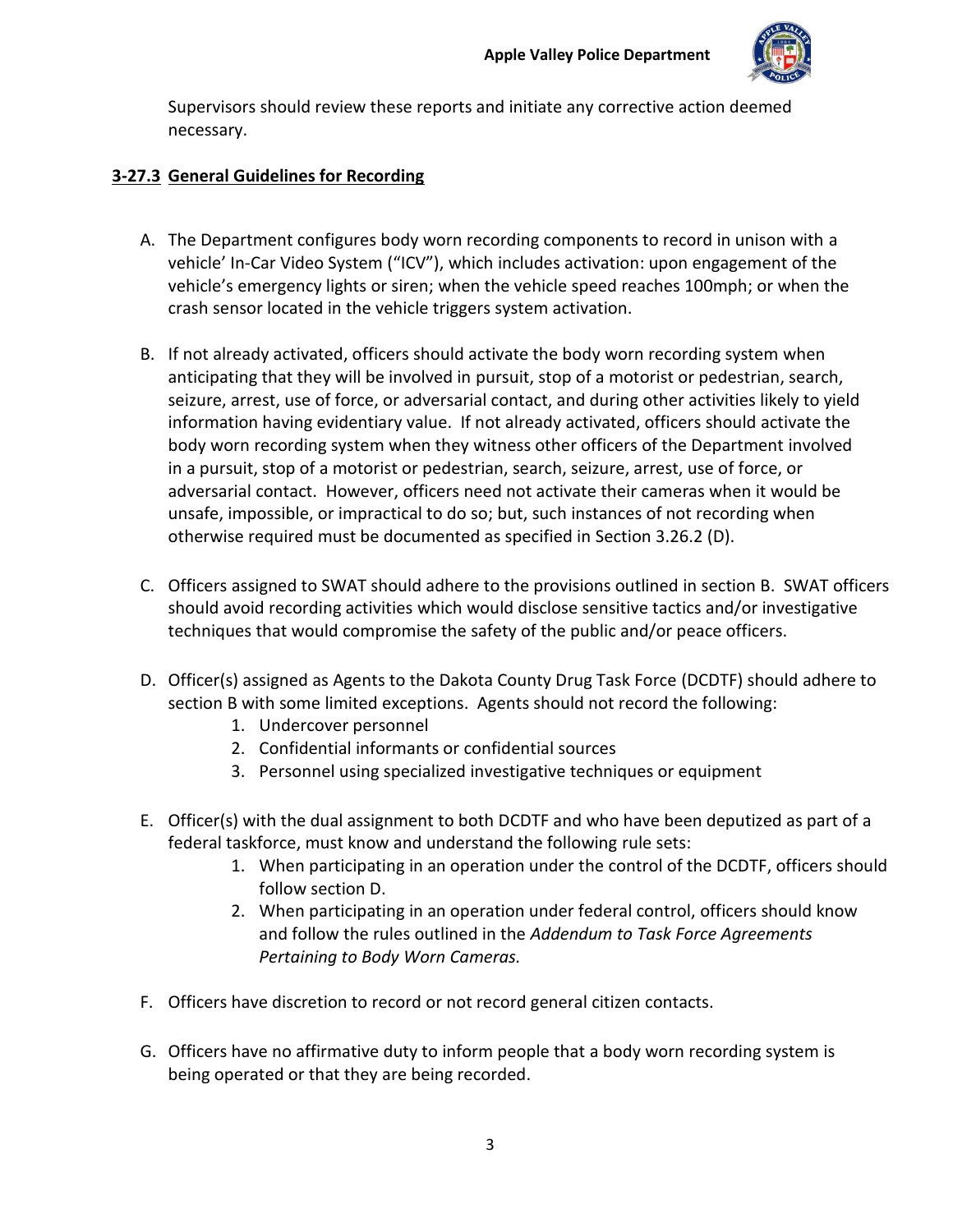

- H. Once the body worn recording system is activated, the officers should continue recording until the conclusion of the incident/encounter or until it becomes apparent that additional recording is unlikely to capture information having evidentiary value. Officers should state the reasons for ceasing the recording on camera before deactivating the recording system. If, after the ceasing of recording, circumstances change that would require recording as set forth in this policy, officers should reactivate their body worn recording system to capture information having evidentiary value. Temporarily muting the officer's microphone to have a private conversation with other officers about the encounter/incident at hand is allowable.
- I. Officers should not intentionally block the body worn recording system's audio or visual recording functionality to defeat the purposes of this policy.
- J. Notwithstanding any other provision in this policy, officers should not use their body worn recording system to record other agency personnel during non-enforcement related activities, such as to make audio recordings during meal breaks or other private conversations, unless recording is authorized as part of an administrative or criminal investigation.
- K. Officers should activate their body worn camera system when dealing with individuals believed to be experiencing a mental health crisis or event to document any use of force or other information having evidentiary value or to aid in the determination of the individual's ability to care for his or her self.
- L. Officers shall not intentionally edit, alter, or erase any body worn recording.

## <span id="page-3-0"></span>**3-27.4 Special Guidelines for Recording**

Officers may, in the exercise of sound discretion, determine:

- A. To use their body worn recording system to record any police-citizen encounter if there is reason to believe the recording would potentially yield information having evidentiary value, unless such recording is otherwise expressly prohibited.
- B. When other digital recording methods are unavailable, to use their body worn recording system to take recorded statements: from persons believed to be victims of crimes; from witnesses to crimes; and from persons suspected of committing crimes, taking into consideration the needs of the investigation and the circumstances pertaining to the victim, witness, or suspect.
- C. Officers need not record persons being provided medical care unless there is reason to believe the recording would document information having evidentiary value or is required under Section 3.26.3 (H).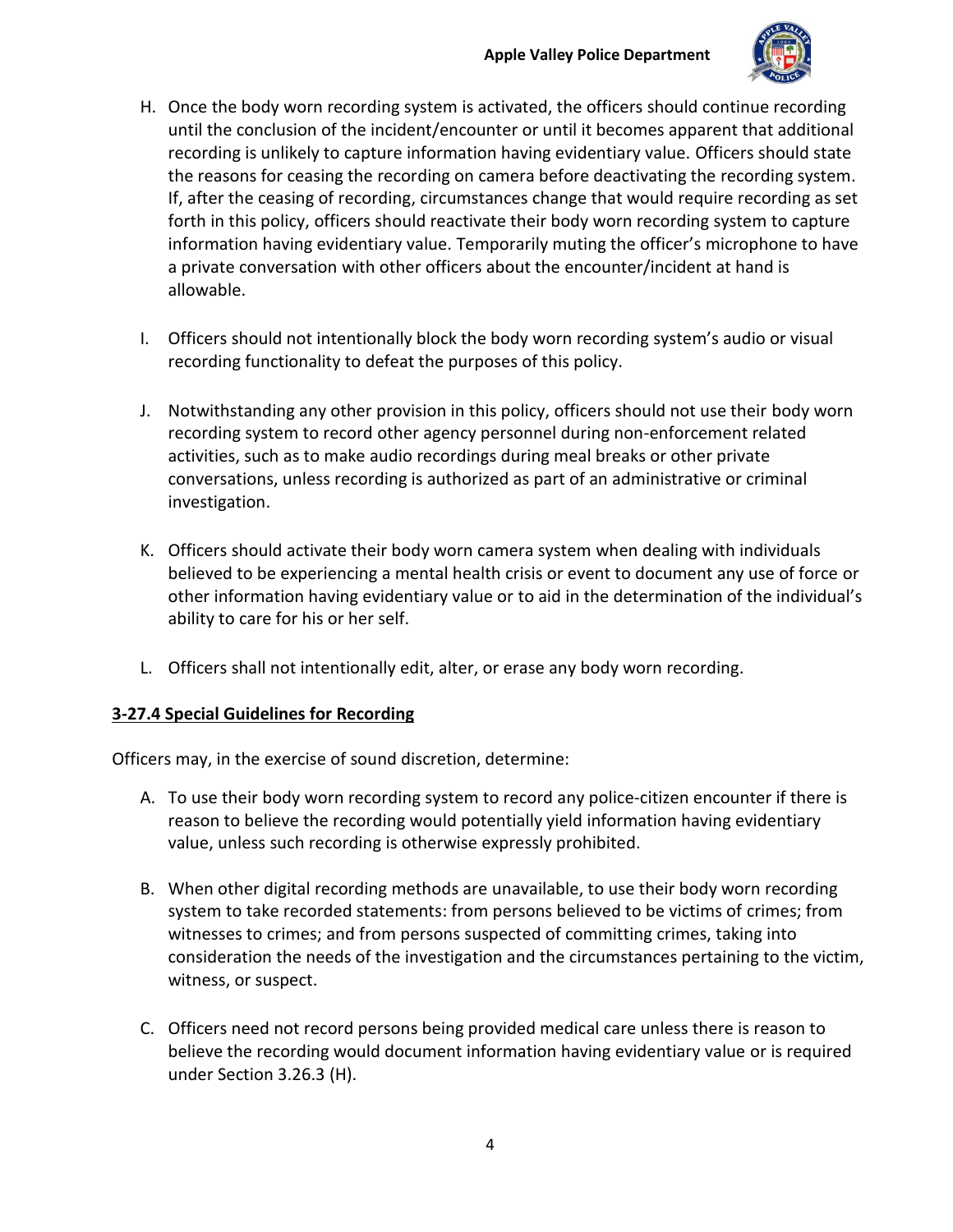

# <span id="page-4-0"></span>**3-27.5 Downloading and Labeling Data**

- A. Each officer using a body worn recording system is responsible for transferring or assuring the proper transfer of the data from his or her ICV to the City's data-storage server by the end of the officer's shift. If the officer is involved in a traffic accident, shooting, in-custody death, or other law enforcement activity resulting in death or great bodily harm, a supervisor or investigator may take custody of the officer's ICV and assume responsibility for transferring the data from the officer's ICV to the City's data-storage server.
- B. Body worn recording system data files should be labeled at the time of capture or prior to the transfer to storage. Personnel should consult with a supervisor if in doubt as to the appropriate labeling as many of the following labels are applicable to each file. When labelling, the most serious offense or charge should be considered:
	- 1. **Traffic Citation:** The recording captures a traffic incident where a motorist, bicyclist, or pedestrian was or will be issued a petty misdemeanor or misdemeanor citation for a traffic related offense.
	- 2. **Evidence—criminal:** The information has evidentiary value with respect to an actual or suspected criminal incident or charging decision.
	- 3. **Evidence—force:** Whether or not enforcement action was taken or an arrest resulted, the event involved the application of force by a law enforcement officer of this or another agency.
	- 4. **Evidence—property:** Whether or not enforcement action was taken or an arrest resulted, an officer seized property from an individual or directed an individual to dispossess property.
	- 5. **Evidence—other:** The recording has potential evidentiary value for reasons identified by the officer at the time of labeling.
	- 6. **Training:** The event was such that it may have value for training. These recordings should be transferred from the server to a hard drive or portable storage device for use in training.
	- 7. **Unintentionally recorded footage**: See Section 3.27.1 (G.) The events or subject matter that was accidentally recorded shall be documented on a form or in a manner specified by the department.
	- 8. **Not evidence:** The recording does not contain any of the foregoing categories of information and has no apparent evidentiary value. Recordings of general citizen contacts are not evidence.

In addition, officers should flag each file as appropriate to indicate that it contains information about data subjects whom may have rights under the MGDPA limiting public disclosure of information about them. These individuals include:

- 1. Victims and alleged victims of criminal sexual conduct.
- 2. Victims of child abuse or neglect.
- 3. Vulnerable adults who are victims of maltreatment
- 4. Undercover officers.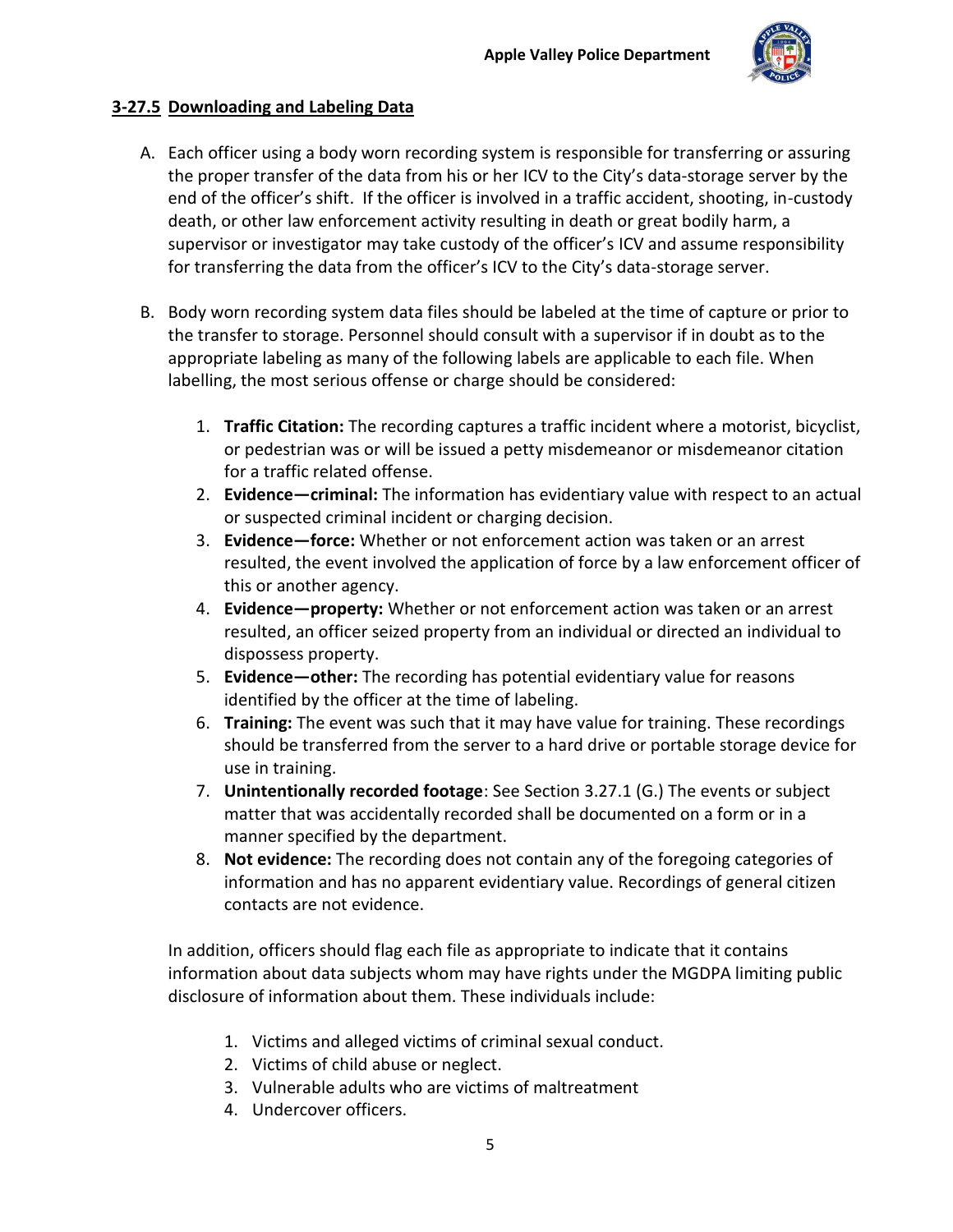

- 5. Informants.
- 6. When the video is clearly offensive to common sensitivities.
- 7. Victims of and witnesses to crimes, if the victim or witness has requested not to be identified publicly.
- 8. Individuals who called 911, and services subscribers whose lines were used to place a call to the 911 system.
- 9. Mandated reporters.
- 10. Juvenile witnesses, if the nature of the event or activity justifies protecting the identity of the witness.
- 11. Juveniles who are or may be delinquent or engaged in criminal acts.
- 12. Individuals who make complaints about violations with respect to the use of real property.
- 13. Officers and employees who are the subject of a complaint related to the events captured on video.
- 14. Other individuals whose identities the officer believes may be legally protected from public disclosure.
- C. Labeling and flagging designations may be corrected or amended based on additional information.

# <span id="page-5-0"></span>**3-27.6 Access to Body Worn Recording System Data**

- A. The MGDPA identifies whom is a subject of the body worn recording system data and controls the classification and access to the data.
- B. Officers may access and view stored video data only when there is a business need for doing so, including the need to defend against an allegation of misconduct or substandard performance. Unless otherwise directed by a supervisor, officers may review video footage of an incident in which they were involved prior to preparing a report, giving a statement, or providing testimony about the incident.
- C. Officers may display portions of body worn recording system footage to witnesses as necessary for purposes of investigation as allowed by Minn. Stat. § 13.82, subd. 15, as may be amended from time to time. Officers should exercise caution in limiting these displays to protect against the incidental disclosure of individuals whose identities are not public
- D. Department personnel are prohibited from accessing body worn recording system data for non-business reasons or from sharing the data for non-law enforcement related purposes, including but not limited to uploading data recorded or maintained onto social media websites.
- E. Officers should refer members of the media or public seeking access to body worn recording system data to the City's responsible authority for compliance with MGDPA. Police Records staff will process the request in accordance with the MGDPA and other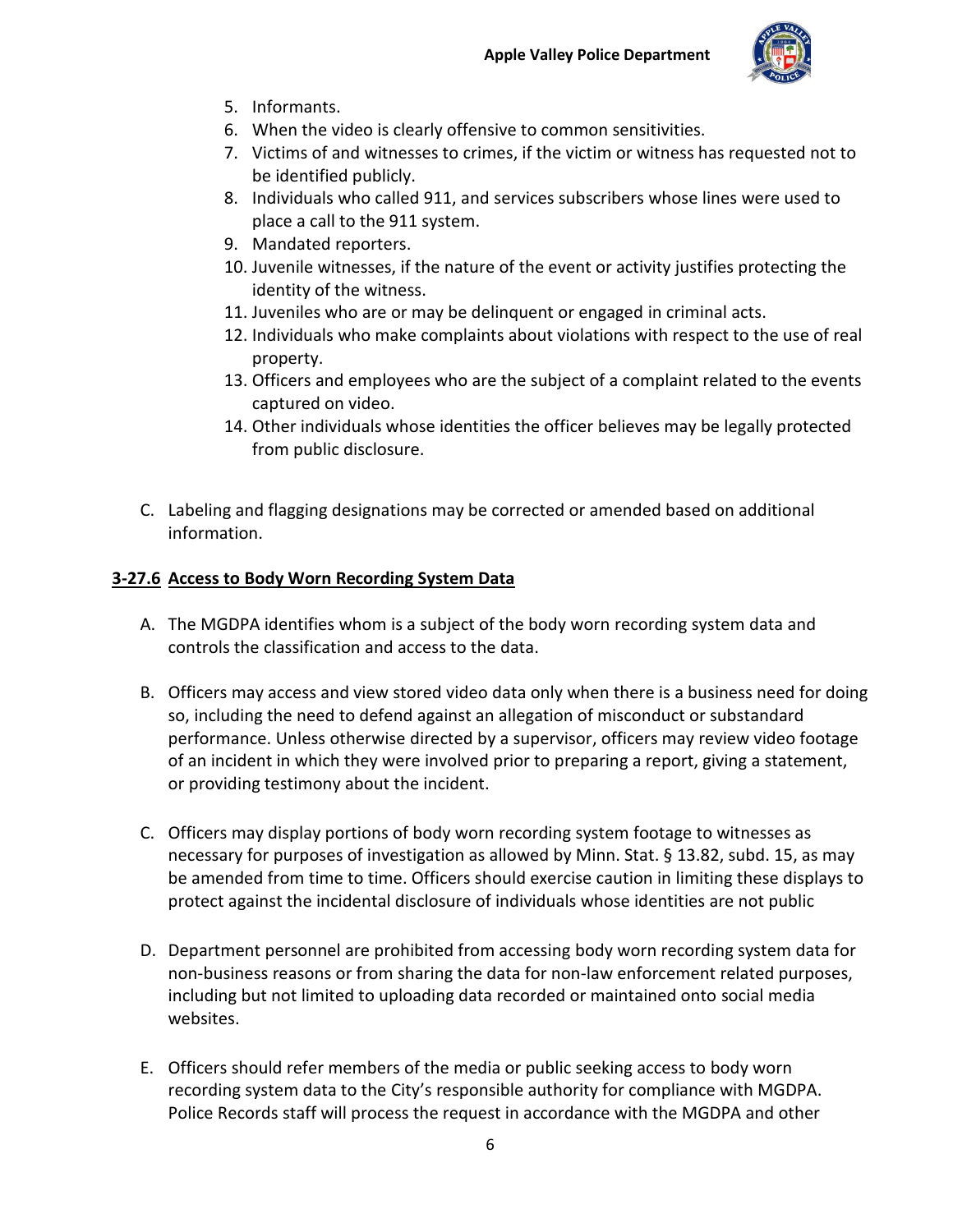

governing laws. Employees seeking access to body worn camera data for non-business reasons may make a request for it in the same manner as any member of the public. This provision shall not be construed, however, to permit any conduct that is unbecoming or otherwise prohibited.

F. Body worn recording system data shall be made available to prosecutors, courts, and other criminal justice entities as provided by law.

# <span id="page-6-0"></span>**3-27.7 Department's Use of Data**

- A. As a matter of practice, officers, supervisors and other assigned personnel should not access or review other officers' videos absent a complaint or concern about a policy or rule violation.
- B. Nothing in this policy limits or prohibits the use of body worn recording system data as evidence of misconduct or as a basis for discipline.
- C. Officers should contact their supervisors to discuss retaining and using body worn recording data for training purposes. Officer objections to preserving or using certain footage for training will be considered on a case-by-case basis. Field training officers may utilize body worn recording system data with trainees for providing coaching and feedback on the trainee's performance.

## <span id="page-6-1"></span>**3-27.8 Data Retention**

- A. Evidentiary data should be retained for the period specified in the Records Retention Schedule. When recording data is subject to multiple retention periods, it shall be maintained for the longest applicable retention period
- B. Body worn recording system data that is classified as non-evidentiary, or becomes classified as non-evidentiary, should be retained for a minimum of 90 days following the date of capture. If information comes to light indicating that non-evidentiary data has evidentiary value or value for training, it may be reclassified and retained for a longer period.
- C. The department should maintain the following records and documents relating to body worn system use, which are classified as public data:
	- 1. The total number of body worn cameras owned or maintained by the City;
	- 2. A daily record of total number of body worn cameras actually deployed and used by officers;
	- 3. The total amount of recorded body worn data collected and stored; and
	- 4. This policy and the Records Retention Schedule.